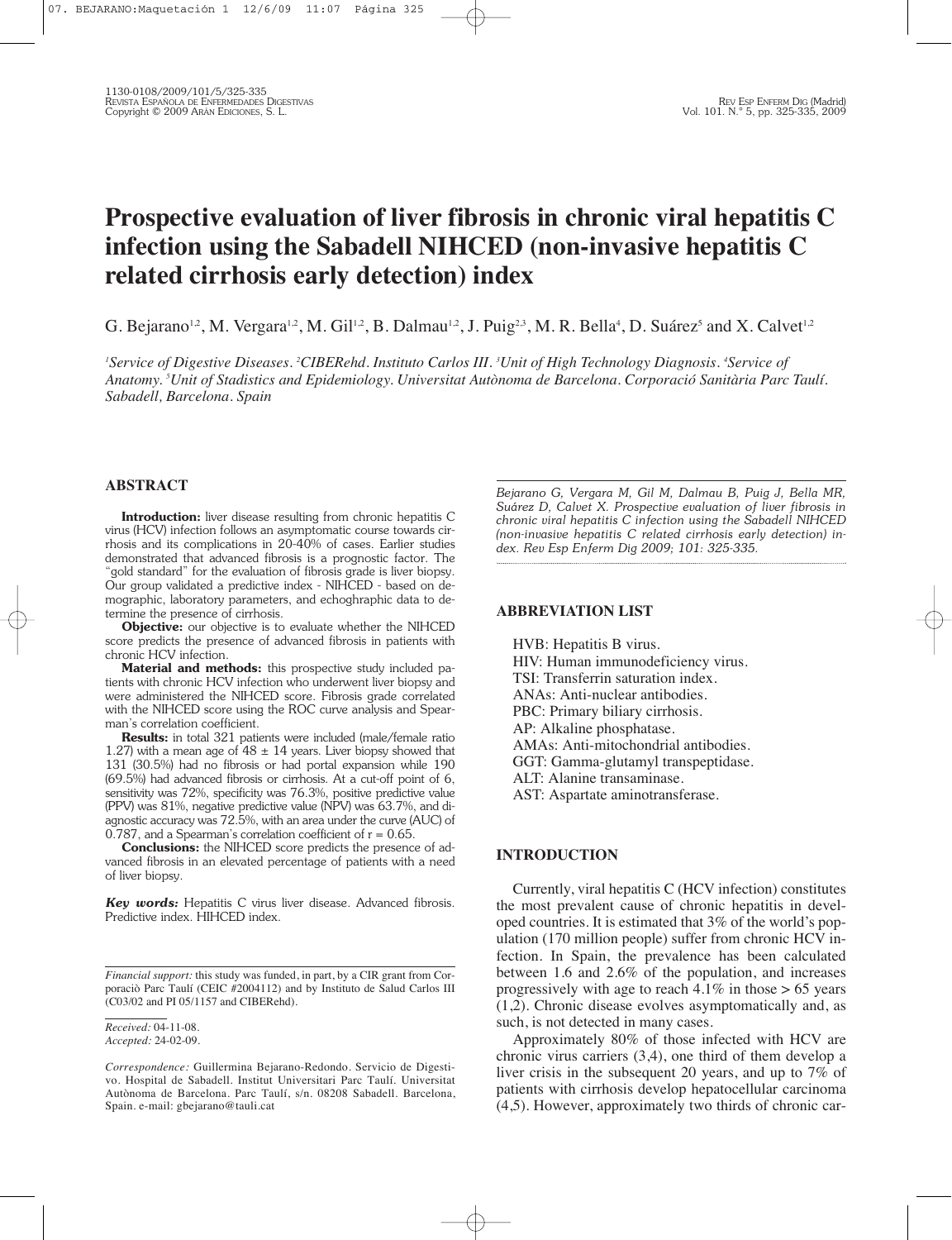riers present with a clinically asymptomatic infection that, in the absence of other adjuvant factors (alcohol consumption, HVB co-infection and/or HIV), will remain stable or progress slowly to hepatic fibrosis (6).

Several studies have shown that host factors, rather than viral factors, have a greater impact on the progression of hepatic lesions. Specifically, age, alcohol consumption and male gender appear to have a greater prognostic value *versus* genotype or viral load (7).

The "gold standard" diagnostic method to evaluate chronic HCV infection grade is liver biopsy. Some authors recommend periodic liver biopsies (8) in patients with chronic HCV infection. However, serial liver biopsies are difficult because of their associated morbidity (3%), mortality (0.03%), and low patient acceptance (9). However, it is important to detect early liver cirrhosis in order to refer these patients for appropriate follow-up, and to detect complications.

To date, several predictive markers of liver cirrhosis that include clinical, laboratory, and echographic data have been published (10-19). In our Unit we developed and validated an index predictive of chronic HCV-related hepatitis. Termed the Sabadell NIHCED (Non-Invasive, Hepatitis C-related Cirrhosis Early Detection) index, it includes several demographic, laboratory and echographic parameters (20) (Table I). A score  $\geq$  22 has a sensitivity of 86%, a specificity of 90%, a positive predictive value (PPV) of 68%, a negative predictive value (NPV) of 96.4%, and a diagnostic accuracy of 90% (20).

The goal of the present study was to evaluate the sensitivity, specificity, PPV, NPV, and diagnostic precision of NIHCED to determine the presence of advanced fibrosis in patients with chronic liver disease due to HCV.

| Table I. NIHCED index for the prediction of chronic HCV |               |  |
|---------------------------------------------------------|---------------|--|
|                                                         | liver disease |  |

| Variable                    | Points score |
|-----------------------------|--------------|
| Age $\geq 60$               | 13 points    |
| Prothrombin time $\geq 1.1$ | 10 points    |
| Platelets $\leq 100,000$    | 15 points    |
| $AST/ALT \geq 1$            | 10 points    |
| Caudate lobe hypertrophy    | 6 points     |
| Right hepatic lobe atrophy  | 15 points    |
| Splenomegaly                | 7 points     |

An index ≥ 22 has a sensitivity of 86%, a specificity of 90%, a positive predictive value (PPV) of 68%, a negative predictive value (NPV) of 96.4%, and a diagnostic accuracy of 90% for the diagnosis of HCV-related liver disease.

## **MATERIAL AND METHODS**

The study is single-centered and prospective with patients diagnosed as having hepatitis due to HCV. The study was conducted at Hospital Parc Taulí, Sabadell (Barcelona), this being a District General Hospital serving a catchment area of 11 municipalities with responsibility for healthcare provision for 414,152 citizens.

# **Patient selection**

Between January 1993 and July 1999 patients were prospectively and consecutively recruited from among those with HCV-associated liver disease being evaluated in the Liver Disease Unit of "Hospital Parc Taulí" (Sabadell, Barcelona).

#### *Inclusion criteria*

—Asymptomatic patients diagnosed as having hepatitis due to HCV with elevated blood levels of HCV-RNA.

—Patients who consented to have a liver biopsy to establish the grade of fibrosis.

#### *Exclusion criteria*

—Presence of any disease that has a concomitant liver involvement: hemochromatosis, Wilson's disease, chronic hepatitis due to HVB, drug-induced hepatotoxicity, HIV positivity, auto-immune hepatitis, alcoholic hepatitis. All patients had blood tests for VHB and HIV, hemochromatosis assessment (iron, ferritin, TSI), auto-immune hepatitis (ANAs, anti-smooth muscle cell antibodies), PBC (AP, AMAs), Wilson's disease (ceruloplasmin), and  $\alpha$ -1 antitrypsin (antitrypsin levels).

—Presence of other disease with poor short-term prognosis (disseminated neoplasia, advanced renal insufficiency...).

—Cirrhosis already established (presence of portal hypertension in the form of esophageal varices, ascites or hepatocarcinoma).

 $-$ Consumption of alcohol > 20 g/d, or other drugs.

The study protocol was approved by the Ethics Committee of Hospital "Parc Taulí", Sabadell (Barcelona), and designed according to the ethical guidelines of the 1975 Declaration of Helsinki (revised in 1983).

#### **Clinical assessment**

A total of 321 patients were included. A clinical history and detailed physical examination were performed. Once accepted into the study a blood sample was taken for laboratory analysis, and a biopsy was performed to determine the fibrosis grade resulting from HCV infection.

#### **Laboratory testing**

The following measurements were performed: complete hemogram with total leukocyte count including percentage neutrophils and lymphocytes, hemoglobin, mean corpuscular volume, platelet count, prothrombin time, al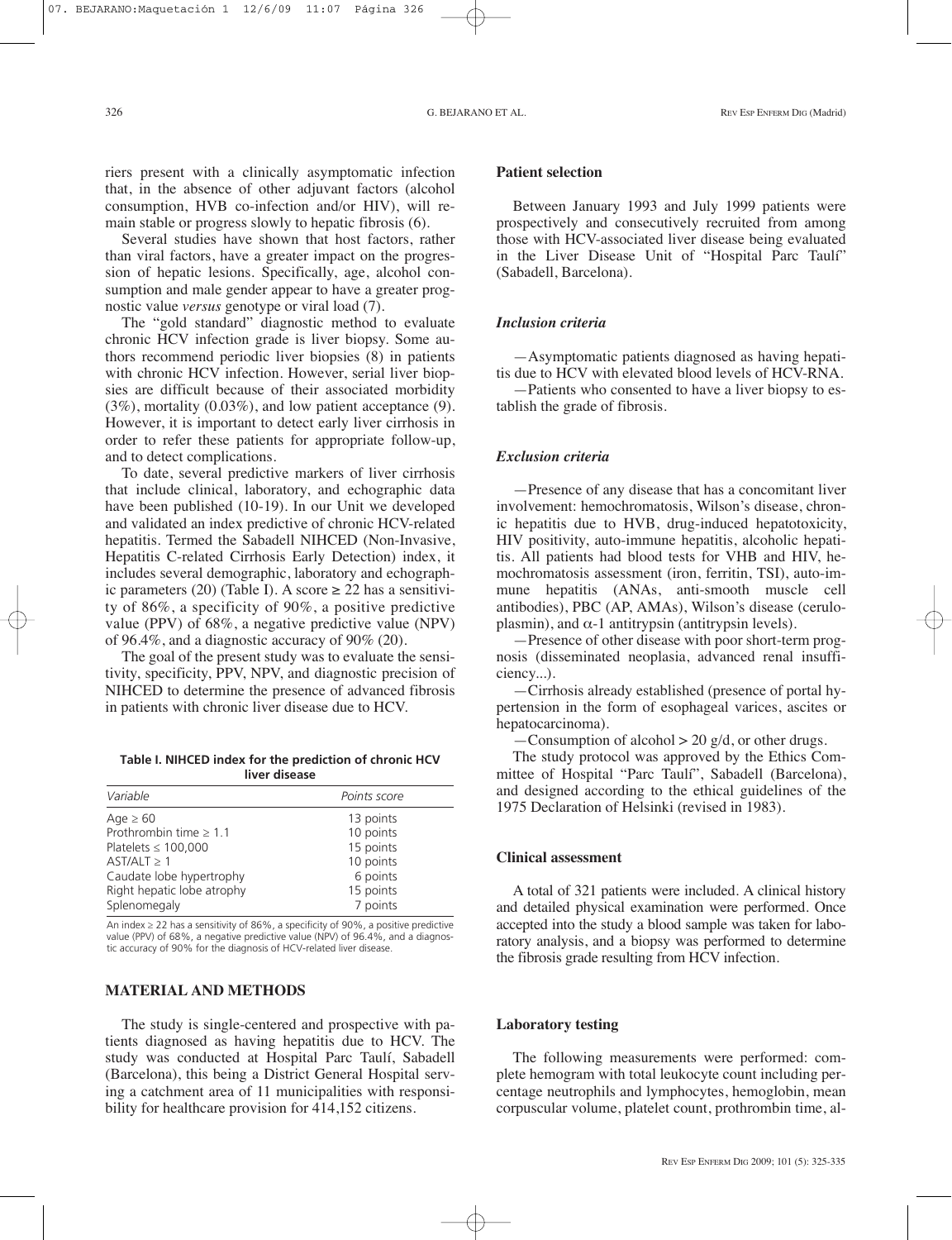bumin (mg/dL), total and direct bilirubin (U/L), creatinine (mg/dL), urea (mg/dL), AP (U/L), GGT (U/L), ALT (U/L), AST (U/L), AST/ALT ratio, and gamma globulins.

#### **Hepatic echography**

A Doppler-echography of the liver analyzed 13 echographic variables. The variables included in the NIHCED index and statistically related to liver fibrosis grade were:

—Hypertrophy of the caudate lobe (diameter > 4 cm).

—Right hepatic lobe atrophy (longitudinal diame $ter < 9$  cm).

 $-$ Splenomegaly ( $> 13$  cm).

Echograms were performed with a Toshiba 140 and Aloka SSD-650 equipment (Toshiba Medical Systems, Zoetermer, Netherlands; Aloka España SL, Madrid; Spain), with 3.5 or 3.75 MHz. All tests were performed by a single experienced echographer at the UDIAT Center of Hospital Parc Taulí, Sabadell.

The NIHCED score was calculated for each patient using data obtained from laboratory tests and hepatic echograms. The maximum time lapse between NIHCED index determination and liver biopsy was 3 months.

#### **Liver biopsy**

All patients had an echographically-guided liver biopsy performed using a tru-cut needle. The biopsy sample was fixed in FAA (formaldehyde, alcohol, acetic acid) and embedded in paraffin. The mean size of biopsy samples measured 11.6 mm, with a mean number of fibrous tracts of 12.2. Sample tissue was stained with hematoxylin-eosin, Masson trichrome stain, and 1% picrosirius red solution. All samples were evaluated by an experienced pathologist at the Pathology Department, Hospital "Parc Taulí", Sabadell. The pathologist was blinded with respect to the provenance of samples and laboratory results of patients. Fibrosis grade was scored on the Knodell scale, which classifies fibrosis into four stages (F0, absence of fibrosis; F1, fibrosis expansion; F3, porto-portal fibrosis bridges; F4, cirrhosis). Stages  $\geq$ F3 are considered "advanced fibrosis".

#### **Statistical analyses**

Data obtained were processed using SPSS version 15.0 for Windows (SPSS Inc., Chicago, USA).

Student's t-test was used for comparison between continuous variables. When distribution normality could not be assumed, or when sample size was < 10 observations in any group, the Mann-Whitney U test was applied. Comparison of proportions was performed with the  $\chi^2$ 

test for categorical variables. When the 2 x 2 contingency table of expected values was < 5, Fisher's exact test was applied. Correlations of quantitative variables (NIHCED score) with ordinal variables (liver fibrosis, Knodell index) were tested using Spearman's ρ coefficient. A value of p < 0.05 was considered statistically significant.

The Knodell grade of fibrosis was correlated with the NIHCED score using the receiver operating characteristic – ROC – curve analysis, from which sensitivity, specificity, positive predictive value (PPV), and negative predictive value (NPV) were calculated to differentiate patients into two groups: those with an absence of histologically demonstrable fibrosis (F0) or only one fibrous portal expansion (F1), and those who presented with advanced fibrosis (F3) or established cirrhosis (F4) according to the Knodell index.

#### **RESULTS**

#### **Demographic data**

A total of 321 patients were included. Mean age was  $48 \pm 14$  years, with a male-to-female ratio of 1.27.

## **Analysis of the NIHCED score as a predictor of advanced fibrosis in patients with chronic HCV infection**

All 321 patients were segregated into two groups: those with an index of non-significant fibrosis (Knodell F0 and F1), for a total of 131 patients (30.5%), and those with advanced fibrosis (Knodell F3 and F4), for a total of 190 patients (69.5% of the total).

Table II summarizes the laboratory values included in the NIHCED index according to fibrosis grade in the biopsy sample. Table III summarizes the echographic data of the NIHCED score according to fibrosis grade.

From the ROC curve analysis a score  $> 6$  was selected as providing the best combination of sensitivity, specificity and diagnostic accuracy in detecting advanced fibrosis (Knodell F3 and F4). Sensitivity was 72%, speci-

| Table II. Laboratory variables of patients included in the |
|------------------------------------------------------------|
| NIHCED score segregated on the biopsy-evaluated Knodell    |
| arade of fibrosis                                          |

| Knodell fibrosis grade | Aqe     | РT      | Platelets            | <b>ASTIALT</b> |
|------------------------|---------|---------|----------------------|----------------|
| (patient numbers)      | (years) | (ratio) | (10 <sup>9</sup> /L) | ratio          |
| FO(33)                 | 38      |         | 217.000              | 0.6            |
| F1 (98)                | 43      |         | 213,000              | 0.63           |
| F3 (127)               | 50      | 1.05    | 162,000              | 0.7            |
| F4(63)                 | 59      | 1 1 2   | 112,000              | 0.92           |

PT: prothrombin time; AST: aspartate aminotransferase; ALT: alanine aminotransferase.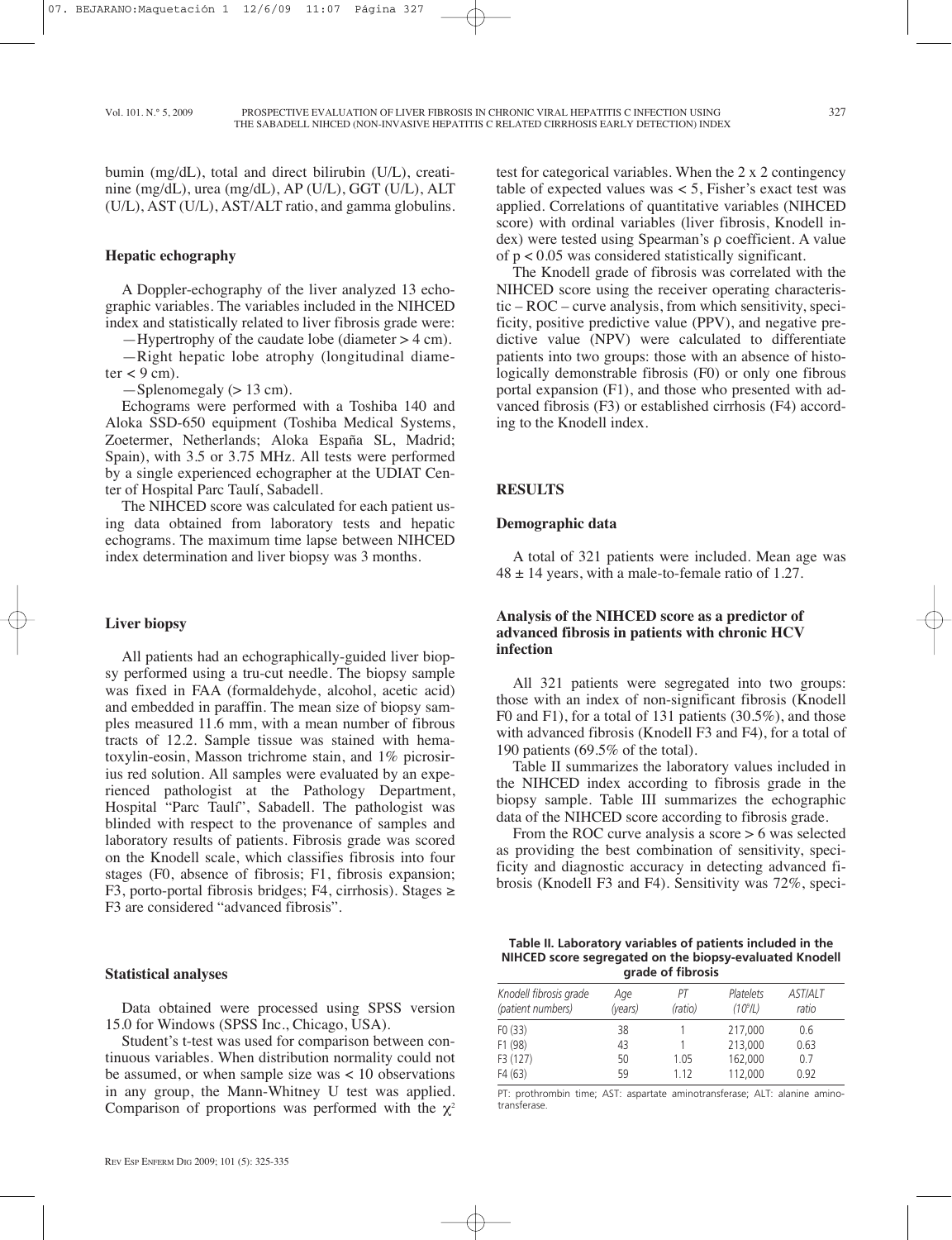**Table III. Echographic data from NIHCED in patients segregated according to fibrosis grade based on the Knodell biopsy score**

| Knodell index  | Splenomegaly | Caudate lobe<br>hypertrophy | Right hepatic<br>lobe atrophy |  |
|----------------|--------------|-----------------------------|-------------------------------|--|
|                | n (%)        | n (%)                       | n (%)                         |  |
| F0             | 1(3)         |                             | 0                             |  |
| F1             | 7(7)         | 6(6)                        | 1(1)                          |  |
| F <sub>3</sub> | 17(13)       | 21(16)                      | 7(5.5)                        |  |
| F4             | 34 (54)      | 43 (70)                     | 27(43)                        |  |

ficity 75%, PPV 81%, NPV 63.7%, and diagnostic accuracy 72.5%. The area under the curve (AUC) was 0.79 (95% CI: 0.74-0.84). The positive and negative predictive values of the likelihood ratio indicated an LR (+) of 3.04 and LR (-) of 0.37 (Fig. 1).



Fig. 1. ROC curve of NIHCED scores for advanced hepatic fibrosis. A cutoff score > 6 was selected as providing the best combination of sensitivity, specificity and diagnostic accuracy to detect advanced fibrosis (Knodell index F3 and F4). Sensitivity was 72%, specificity was 76.3%, PPV was 81%, NPV was 63.7%, and diagnostic accuracy was 72.5%. The area under the curve (AUC) was 0.79 (95% CI: 0.74-0.84).

*Curva ROC del NIHCED para fibrosis hepática avanzada. Se seleccionó una puntuación mayor de 6 como la mejor combinación de sensibilidad, especificad y exactitud diagnóstica (accuracy) para detectar fibrosis avanzada (Knodell F3 y F4). La sensibilidad fue del 72%, especificidad del 76,3%, VPP del 81%, VPN del 63,7% y una exactitud diagnóstica (accuracy) del 72,5%. El área bajo la curva fue de 0,79 (95%, IC 0,74-0,84).*

The correlation between the Knodell fibrosis index and the NIHCED score had a Spearman's correlation coefficient of  $r = 0.65$ .

## *NIHCED score* **as predictive of advanced fibrosis: estimation cohort and validation cohort**

All 321 patients were divided randomly into two groups, the estimation cohort and the validation cohort, composed of 217 and 104 patients, respectively.

ROC curve analyses were applied to both groups with a cutoff score of  $> 6$ . The estimation cohort had a sensitivity of 70%, specificity of 74%, and diagnostic accuracy of 72% with an AUC of 0.77 (95% CI: 0.71-0.83). The calculation of the positive and negative predictive values of the likelihood ratio showed an LR (+) of 2.7 and LR (-) of 0.40.

The validation cohort showed a sensitivity of 76%, specificity of 76.3%, and diagnostic accuracy of 76% with an AUC of 0.82 (95% CI: 0.74-0.90). The calculation of the positive and negative likelihood ratio showed an LR (+) of 3.21 and LR (-) of 0.31 (Table IV).

#### **Table IV. ROC curve values obtained for the NIHCED index in the estimation and validation cohorts**

| Cohort                                  | n |  | $( \% )$ $( \% )$ $( \% )$ $( \% )$ $( \% )$ |  | AUC Sen Spec PPV NPV Accuracy LH(+)<br>(9/6) |       |
|-----------------------------------------|---|--|----------------------------------------------|--|----------------------------------------------|-------|
| Estimation 217 0.772 70 74 78.2 65.1 72 |   |  |                                              |  |                                              | - 27  |
| Validation 104 0.82 76 76.3 85 64.4     |   |  |                                              |  | - 76                                         | 3 2 1 |

AUC: area under the curve; Sen: sensitivity; Spec: specificity; PPV: positive predictive value; NPV: negative predictive value; LH: likelihood ratio.

## **DISCUSSION**

Several authors have developed non-invasive indices for the diagnosis of cirrhosis or of advanced fibrosis in order to avoid the need for liver biopsy (21-23). Liver biopsy continues to be the "gold standard" for fibrosis assessment despite the method having a considerable percentage of false positive and false negative results from sample errors and inter-observer differences.

Despite all these shortcomings, and the availability of several predictive indices, there has been no substitute for biopsy as ideal method as yet. Some authors have suggested combining several indices as a non-invasive method of diagnosis (24,25) even though there are some cases that continue to need liver biopsy for complete characterization. Leroy et al. (24) compared the histology results obtained in 180 chronic HCV infection patients with 6 different non-invasive indices. Their results showed that only one third of patients remained correctly categorized when combining the FibroTest (26) and the APRI (22). Castera et al. (27) highlighted that when Fi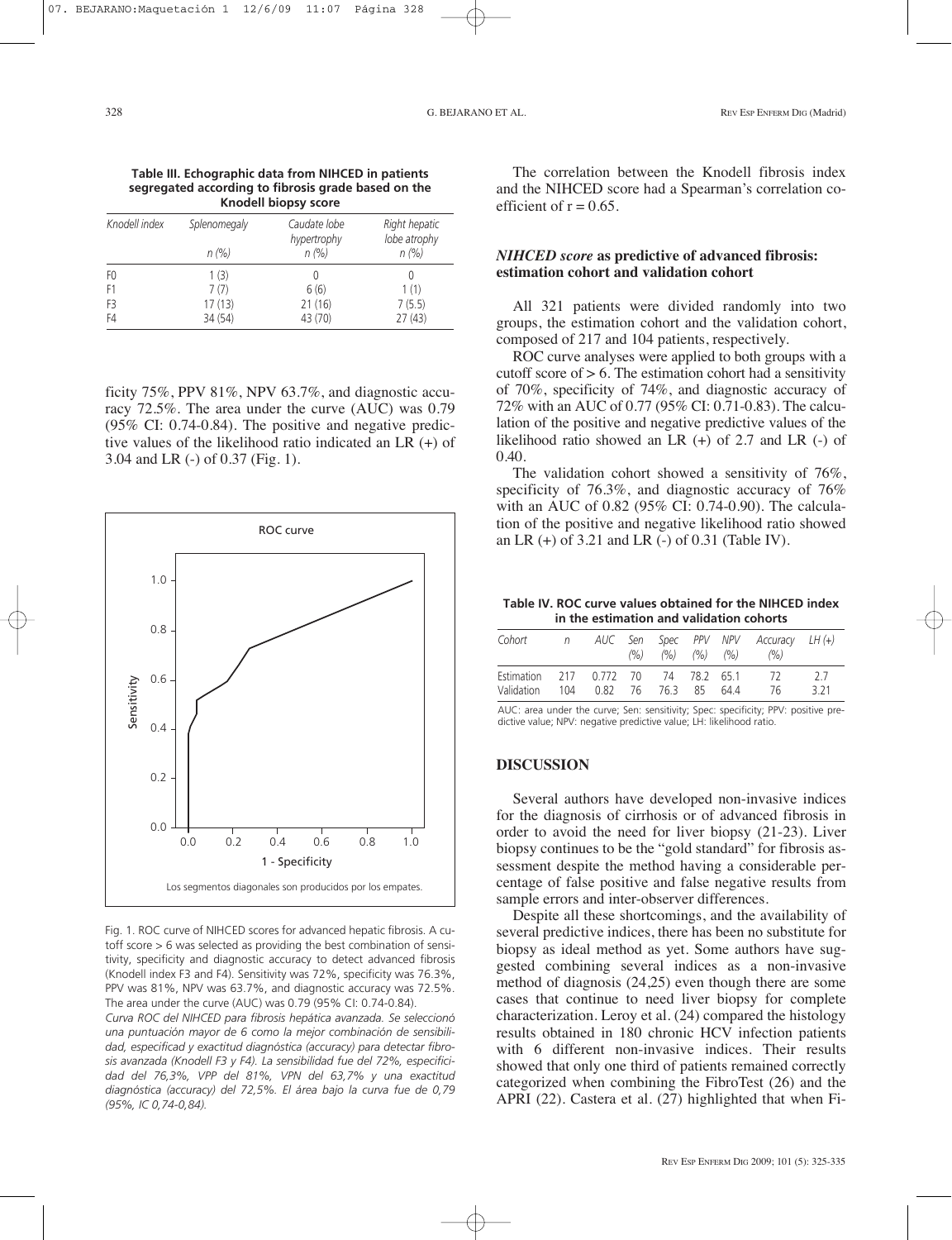broTest results were combined with that of transient elastometry findings coincided for 70-80% of patients, and liver biopsy could be avoided for 77% of patients with advanced fibrosis.

All non-invasive indices can detect extreme values with sufficient certainty, but only offer partial information on liver fibrosis for patients with intermediate values, and thus liver biopsy remains the "gold standard".

A considerable inconvenience of some of these non-invasive indices such as the FibroTest (28) is that they have not been done on a routine basis, given that they provide a mathematical formula that combines, for instance, 5 variables (FibroTest): total bilirubin, GGT, haptoglobin, alpha 2-microglobulin, and apolipoprotein A1. As such, this index is difficult to apply in the majority of routine clinical practices. Furthermore, the high economic cost of these tests means that they cannot be performed routinely in patients with chronic HCV infection.

A group at the University of Sydney (29) has proposed a non-invasive model of fibrosis progression that includes age, AST, cholesterol, alcohol use, and insulin resistance (30). Romera et al. validated the Sydney index in patients with hepatitis and showed a negative predictive value of 70%, as compared to the 93% communicated by the authors (31). As such, it would appear that adding the high-cost insulin resistance test to this index would provide a greater benefit to the NIHCED index as generated and validated by our group.

The NIHCED score, as with other non-invasive indices such as that of Forns (21), uses parameters that are routinely obtained in clinical practice to evaluate the follow-up of patients with chronic HCV infection. Chronic HCV infection, as has been commented upon earlier, is a highly prevalent infection affecting 2-3% of the Spanish population. This implies that exhaustive follow-up by specialists of all infected patients would nearly collapse hepatology specialist healthcare.

Due to the infection often being asymptomatic, many of these patients are not identified until their diagnosis in the course of other explorations. Conversely, a large group of asymptomatic patients are young with an active work life but are not monitored on a regular basis, or the monitoring is left to the family doctor or primary-care physician. The NIHCED score was designed with the intention of offering an attainable tool to the family doctor that is easy to score and to evaluate, and which serves to detect advanced fibrosis early. Applying the tool would identify a subgroup of patients with advanced fibrosis who would need to be referred for specialist monitoring. Many authors have demonstrated that advanced fibrosis is a fundamental diagnostic factor in patients with chronic HCV infection. Its presence in a biopsy would indicate that progression in these patients is faster than in those with no fibrosis or only fibrous expansion in their biopsy samples (32).

The NIHCED score contains the liver US data that add prognostic factors to the index. Of note, in 27% of patients newly diagnosed with hepatocarcinoma there is no previous evidence of advanced fibrosis or of cirrhosis and it is a liver echogram that guides the diagnosis on which to initiate treatment (33). One shortcoming that can occur in the development and validation of an index incorporating echographic data is that of an inter-observer bias. In the NIHCED score only one experienced radiologist performed all echograms and evaluated all sonographic findings.

The results of our study indicate that all patients  $> 65$ years of age have a high probability of presenting with advanced fibrosis. Previous studies evaluating this conclusion identified that one of the main factors influencing disease progression was clinical evolution time, which is one that clearly increases with age (34-36).

The combination of laboratory and echographic data is of value because, in patients in whom laboratory parameters are within the normal range, the radiological data included in our index may be of greater value. Caudate lobe hypertrophy, splenomegaly, or right hepatic lobe atrophy would suggest, with a high degree of sensitivity and specificity, that a patient has advanced fibrosis.

Currently, there are gaps in the use of these non-invasive methods. One of the few studies in patients with hepatitis not caused by HCV (i.e., we know how these indices function in patients infected with HCV) indicated that other mechanisms exist that induce hepatic lesions such as hepatitis B or alcohol, but that reliability is unknown. The ability of the NIHCED score to distinguish between advanced fibrosis and absence of fibrosis or portal expansion (cutoff score  $> 6$ ) has a sensitivity of 72%, specificity of 76.3%, PPV of 81%, NPV of 63.7%, and diagnostic accuracy of 72.5% with an AUC of 0.79 (95% CI: 0.74-0.84). These results are as good, if not better, as those obtained with other noninvasive methods.

In conclusion, the NIHCED score is as effective as other non-invasive indices for determining the presence of advanced fibrosis. The addition of echographic data introduces prognostic factors into the information obtained. In comparison to other non-invasive methods, the HIHCED score is simple and easy to apply in any outpatient clinic, whether specialist or primary care.

Future studies are needed to evaluate the utility of these non-invasive methods for the long-term follow-up of patients with chronic HCV infection.

#### **REFERENCES**

- 1. Domínguez A, Bruguera M, Vidal J, Plans P, Salleras L. Community-based seroepi-demiological survey of HCV infection in Catalonia, Spain. J Med Virol 2001; 65: 688-93.
- 2. Riestra S, Fernández E, Leiva P, García S, Ocio G, Rodrigo L. Prevalence of hepatitis C virus infection in the general population of northern Spain. Eur J Gastroenterol Hepatol 2001; 13: 477-82.